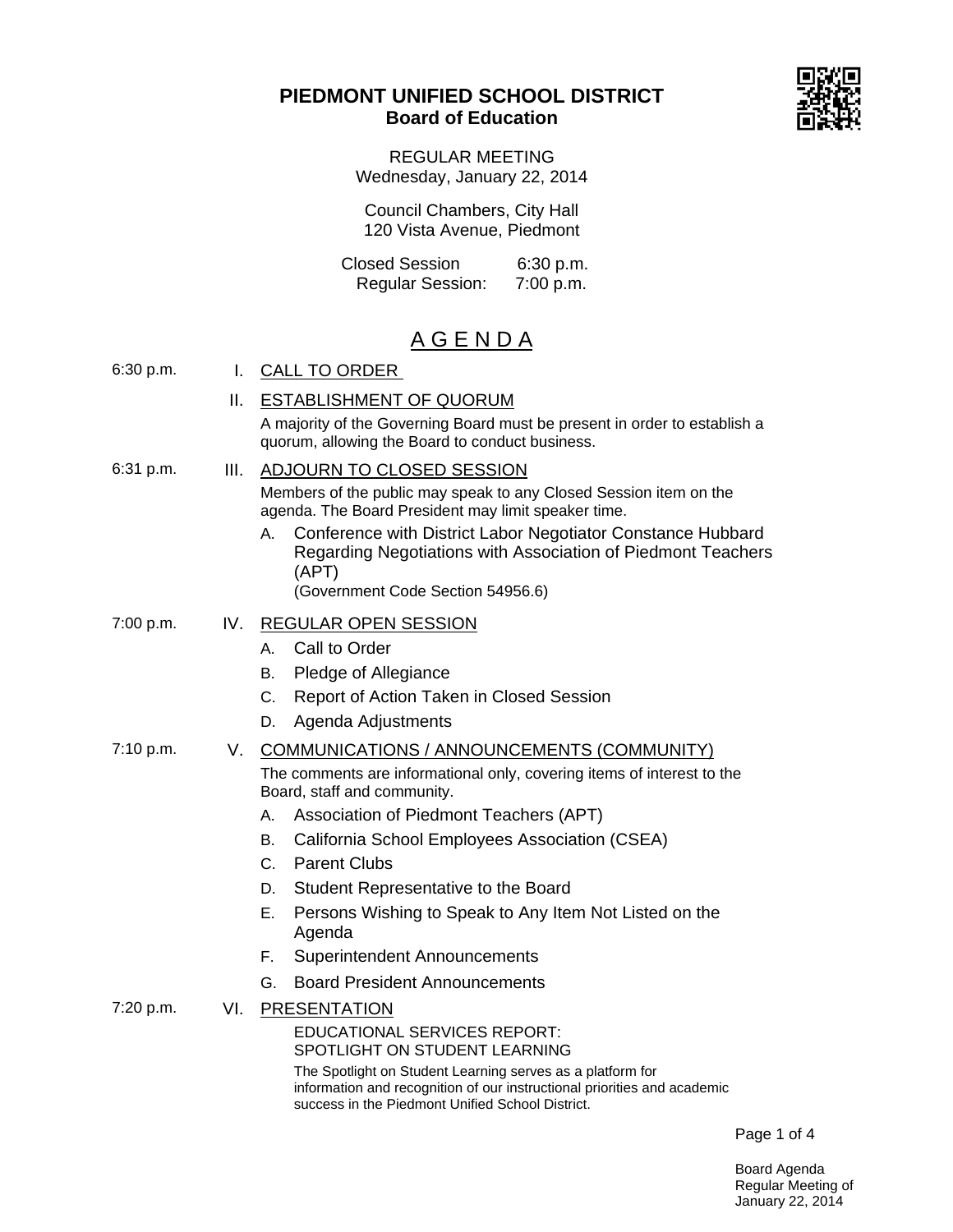|           |       | А. | District Technology Advisory Committee (DTAC)<br>(Assistant Superintendent Randall Booker)<br>On Tuesday, January 21, 2014 the District Technology Advisory<br>Committee met and discussed various computer science education<br>recommendations for K-12 students. Stephanie Griffin, PUSD<br>Instructional Technology Coordinator, will provide an overview of the<br>discussions and outcomes of the DTAC Meeting.                                                                                                 |             |
|-----------|-------|----|-----------------------------------------------------------------------------------------------------------------------------------------------------------------------------------------------------------------------------------------------------------------------------------------------------------------------------------------------------------------------------------------------------------------------------------------------------------------------------------------------------------------------|-------------|
|           | VII.  |    | <b>REVIEW AND ACTION ITEMS</b><br>(The Board President may limit speaker time)                                                                                                                                                                                                                                                                                                                                                                                                                                        |             |
| 7:40 p.m. |       |    | A. *Conduct Second of Two Public Hearings: Resolution 09-2013-<br>14 – Ordering an Election to Authorize the Issuance of School<br>Bonds, Establishing the Specifications of the Election Order,<br>and Requesting Consolidation with Other Elections Occurring<br>on June 3, 2014<br>(Superintendent Hubbard)<br>Resolution 09-2013-14 for the call for the election for a bond                                                                                                                                      | Pages 1-9   |
|           |       |    | authorization up to \$13.5M to repair and improve Alan Harvey<br>Theater is presented for a Public Hearing.                                                                                                                                                                                                                                                                                                                                                                                                           |             |
| 8:00 p.m. |       | В. | *Review of the Alan Harvey Theater Bond Repayment Options<br>#2 and #4 for Revised Amount of \$13.5M<br>(Superintendent Hubbard)                                                                                                                                                                                                                                                                                                                                                                                      | Pages 10-20 |
|           |       |    | Ruth Alahydoian, Vice President of KNN will provide information on<br>the #2 and #4 bond repayment options presented earlier. These<br>options will include details for a \$13.5M bond with a repayment<br>schedule of 13 years and no use of Capital Appreciation<br><b>Bonds.</b> The Board will provide staff with direction as to the<br>anticipated preferred option when bonds are issued to include in the<br>voter information packet.                                                                        |             |
| 8:20 p.m. |       | C. | *Budget Development Calendar – Fiscal Year 2014-15<br>(Assistant Superintendent Brady)                                                                                                                                                                                                                                                                                                                                                                                                                                | Pages 21-23 |
|           |       |    | Districts are required to adopt a Budget Development Calendar to<br>inform the public of the dates to provide input in the budget<br>development.                                                                                                                                                                                                                                                                                                                                                                     |             |
| 8:35 p.m. |       | D. | *ROP Culinary Arts Course Proposal (First Reading)<br>(Assistant Superintendent Booker)<br>Collaborating with Contra Costa Office of Education Regional<br>Occupational Program, Piedmont High School is proposing the<br>adoption of an ROP Culinary Arts course for PHS and MHS students.<br>ROP Culinary Arts is a year-long course for PHS and MHS students,<br>16 years old or $11^{th} - 12^{th}$ grades. This course explores the culinary<br>arts, the business of food service and the Hospitality Industry. | Pages 24-28 |
|           | VIII. |    | <b>REVIEW AND DISCUSSION</b>                                                                                                                                                                                                                                                                                                                                                                                                                                                                                          |             |
| 8:50 p.m. |       | А. | *PUSD Modernization Program Update<br>(Superintendent Brady)<br>Staff will provide an update on modernization program budget and<br>projects to date.                                                                                                                                                                                                                                                                                                                                                                 | Pages 26-31 |
| 9:10 p.m. |       | В. | Review of Governor's January Budget<br>(Superintendent Hubbard and Assistant Superintendent Brady)<br>The highlights of Governor's January Budget will be presented. Staff<br>will provide information as to how this affects Piedmont.                                                                                                                                                                                                                                                                               |             |

Page 2 of 4

Board Agenda Regular Meeting of January 22, 2014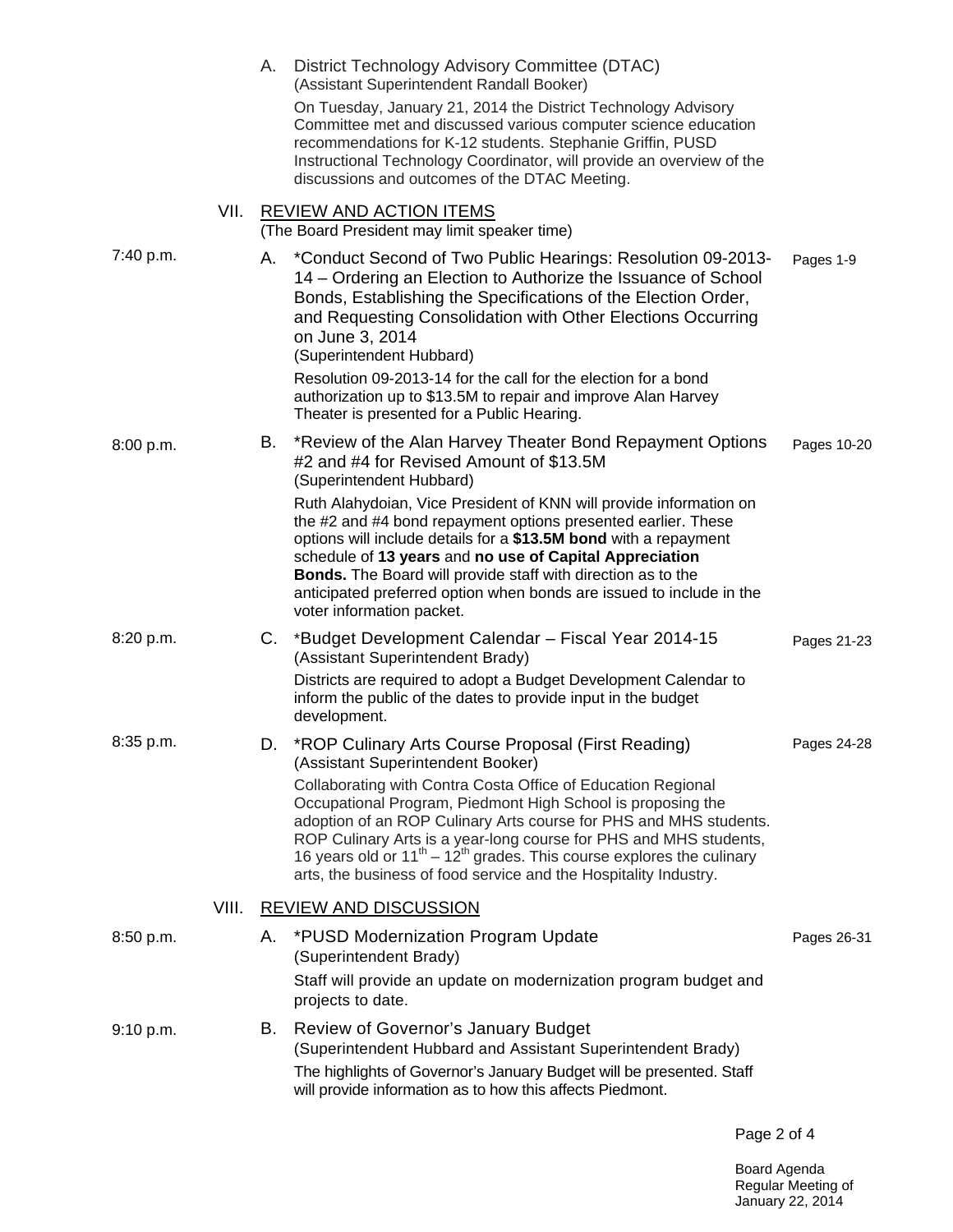#### 9:20 p.m. IX. ANNOUNCEMENTS

- A. Announcement of Elementary Enrollment (K-5th Grade) Day to be held on March 6 (Assistant Superintendent Booker) Save the date! Elementary Enrollment Day will be held on Thursday, March 6.
- B. Announcement of Special Board Meeting, February 26, 2014 (Superintendent Hubbard)

The Board will conduct a Special Board Meeting on Wednesday, February 26, 2014, from 4:00-5:00 p.m. in the District Administration Office Conference Room. Per Education Code 35143, the governing board of a school district shall hold an annual organizational meeting and the meeting shall be held on a day within a 15-day period that commences with the date upon which a governing board member elected at that election takes office. New Board Members will be sworn in by the City Clerk on Wednesday, February 26, at which time the Board will also reorganize to select a President, Vice President and Secretary. Following the meeting, there will be a reception to welcome new members and honor retiring members Ray Gadbois and Roy Tolles.

9:30 p.m. X. CORRESPONDENCE

# 9:35 p.m. XI. BOARD REPORTS

# 9:40 p.m. XII. CONSENT CALENDAR: ACTION ITEMS

The following items are considered routine and can be handled with one action since it is recommended that all items be approved unanimously.

Board members may request any item(s) be removed from the Consent Calendar and considered separately.

| А. | *Adopt Regular Board Meeting Minutes of December 11, 2013<br><b>Board Meeting</b>                                                                                                                                      | Posted on<br>PUSD website<br>prior to<br>meeting |
|----|------------------------------------------------------------------------------------------------------------------------------------------------------------------------------------------------------------------------|--------------------------------------------------|
| В. | *Approve Monthly Financial Report of the District for<br>December, 2013                                                                                                                                                | Pages 32-34                                      |
|    | C. *Approve Personnel Action Report                                                                                                                                                                                    | Pages 35-36                                      |
| D. | *Approve Field Trip for 6 PHS students to attend Junior State<br>Convention in Sacramento from February $1 - 2$ , 2014.                                                                                                | Page 37                                          |
| E. | *Approve Field Trip for 14 students on Men's Varsity Tennis to<br>attend the California High School Tennis Championships in<br>Clovis, CA from March 6-8 in 2014.                                                      | Page 38                                          |
|    | F. *Approve Student Teaching and Practicum Agreement with<br>National University, effective October 29, 2013                                                                                                           | Page 39-43                                       |
| G. | Approve one Master Contract with Faltz & Associates for<br>Speech & Language Assessment effective December 15, 2013<br>through June 13, 2014 at a total amount not to exceed<br>\$5,000.00. Funding: Special Education |                                                  |

Page 3 of 4